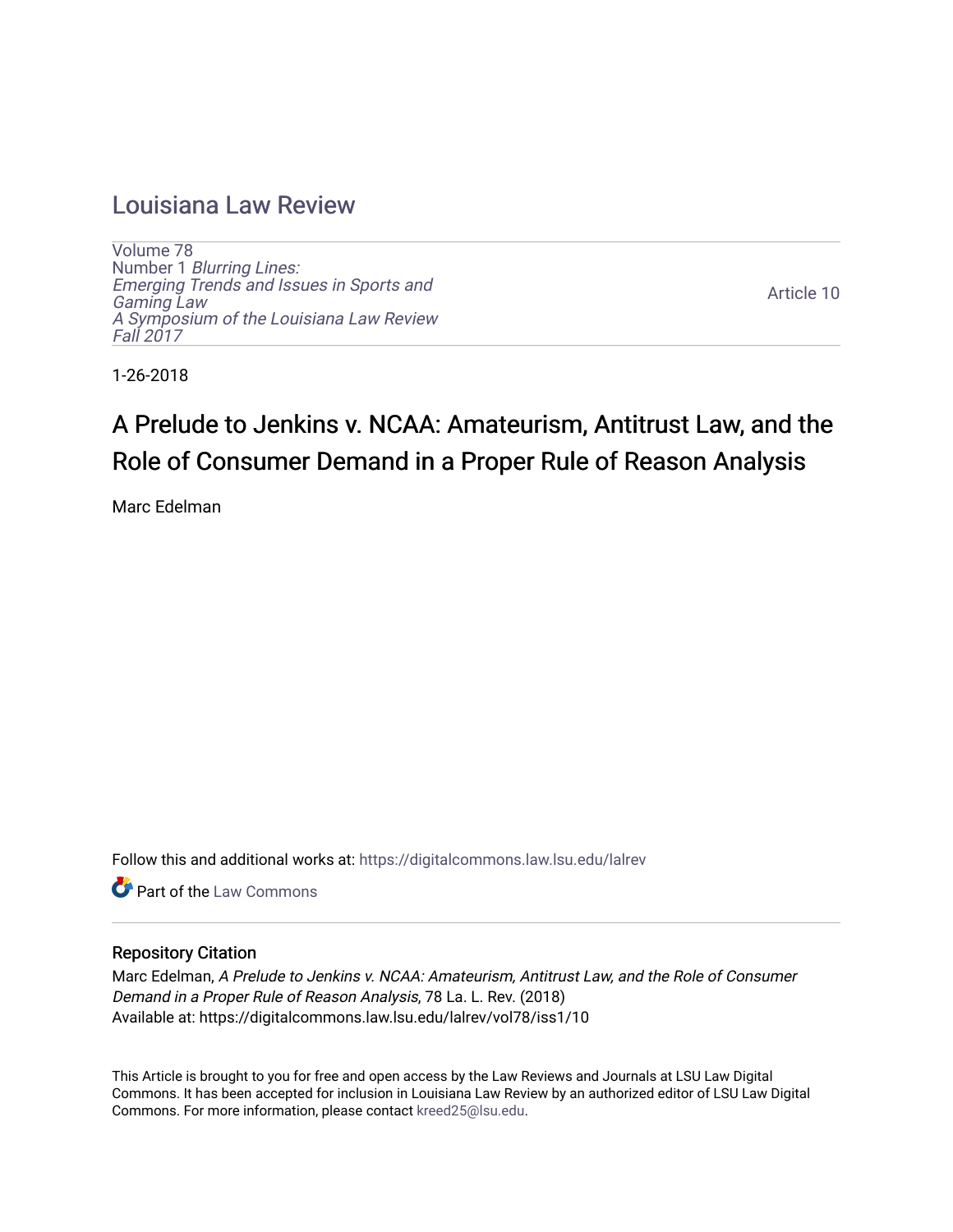# **A Prelude to** *Jenkins v. NCAA***: Amateurism, Antitrust Law, and the Role of Consumer Demand in a Proper Rule of Reason Analysis**

*Marc Edelman*

# TABLE OF CONTENTS

| L.      |                                                                                                                                                                           |  |
|---------|---------------------------------------------------------------------------------------------------------------------------------------------------------------------------|--|
| $\Pi$ . | Challenging NCAA "No Pay" Rules Under the Sherman Act 231<br>A. An Introduction to Section 1 of the Sherman Act 231<br>Applying Section 1 of the Sherman Act to the<br>2. |  |
|         | B. O'Bannon v. National Collegiate Athletic Association  234<br>$2^{\circ}$<br>3.<br>Why Jenkins May Prove a Game Changer for<br>2.                                       |  |
| Ш.      | What It Would Take for College Athletes Truly to Prevail                                                                                                                  |  |
|         |                                                                                                                                                                           |  |

Copyright 2017, by MARC EDELMAN.

Professor Marc Edelman (Marc@MarcEdelman.com) is a tenured Professor of Law at the Zicklin School of Business, Baruch College, City University of New York. He is also a summer adjunct professor at Fordham University School of Law and a columnist for Forbes SportsMoney. Professor Edelman advises numerous businesses on legal issues related to antitrust, gaming, intellectual property, and sports law.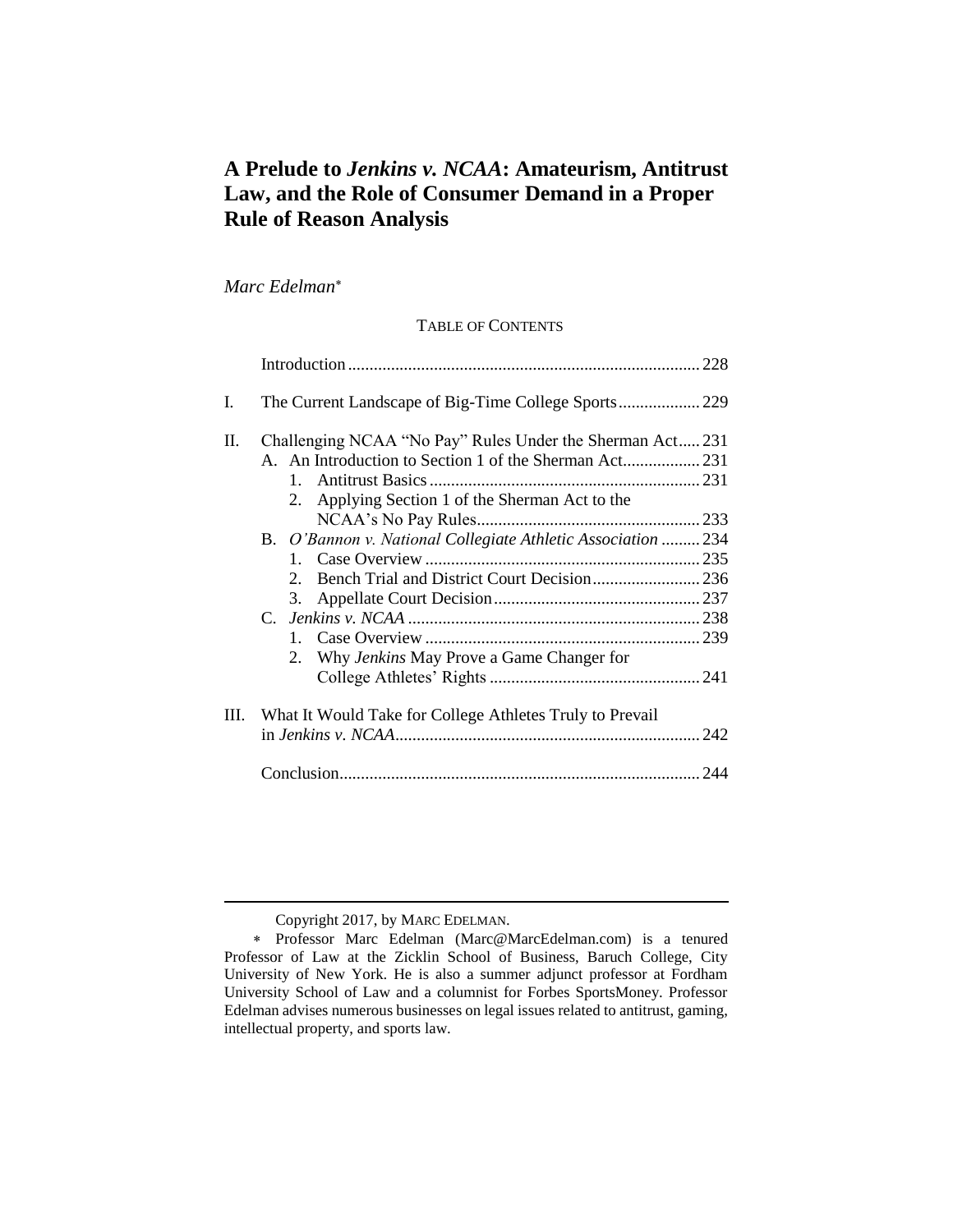#### **INTRODUCTION**

On September 30, 2015, the United States Court of Appeals for the Ninth Circuit held in *O'Bannon v. National Collegiate Athletic Association* that the National Collegiate Athletic Association ("NCAA") violated Section 1 of the Sherman Act by prohibiting member colleges from offering their athletes compensation equal to the full cost of their college attendance.<sup>1</sup> Nevertheless, the *O'Bannon* decision failed to enjoin the NCAA from maintaining its rules that prevent colleges from paying their athletes directly in cash or with additional in-kind benefits.<sup>2</sup>

At present, the antitrust status of the NCAA's "no pay" rules again are the subject of legal challenge in *Jenkins v. National Collegiate Athletic Association*—a lawsuit that seeks to further overturn the NCAA's amateurism rules that "plac[e] a ceiling on the compensation that may be paid to [college] athletes for their services."<sup>3</sup> Although the NCAA has claimed that

2. *O'Bannon*, 802 F.3d at 1076.

3. Complaint, *supra* note 1, at 1–2; *see also* O'Bannon v. NCAA, 7 F. Supp. 3d 955, 974–75 (N.D.Cal. 2014) ("The amateurism provision in the NCAA's current

<sup>1.</sup> O'Bannon v. NCAA, 802 F.3d 1049, 1079 (9th Cir. 2015) ("Today, we reaffirm that NCAA regulations are subject to antitrust scrutiny and must be tested in the crucible of the Rule of Reason."). Although the NCAA had long purported in its public relations materials and media that it allowed colleges to provide athletes with scholarships to cover the cost of their education, until the *O'Bannon* ruling, the NCAA's maximum scholarship levels maintained a several thousand dollar per year shortfall between the maximum amount of athletic scholarship money permissible under NCAA rules and the true cost of a student-athlete attending college. *See Free Ride Still Costs Athletes*, ESPN (Oct. 26, 2010), http://www.espn.com /college-sports/news/story?id=5728653 [https://perma.cc/VK2A-PMDQ]; *see also Study: College Athletes Worth Six Figures Live Below the Poverty Line*, DREXEL NOW (Sept. 13, 2011), http://drexel.edu/now/archive/2011/September/Study-Col lege-Athletes-Worth-Six-Figures-Live-Below-Federal-Poverty-Line (explaining that a study entitled "The Price of Poverty in Big Time College Sport" shows that the average scholarship shortfall per college athlete during the 2010–2011 school year was \$3,222 per athlete) [https://perma.cc/TY3Y-5UB6]; Ed Payne, *Report: College Scholarship Athletes are Living in Poverty*, CNN (Sept. 13, 2011), http://edi tion.cnn.com/2011/SPORT/09/13/full.scholarships (also citing to the annual average student-athlete out of pocket expense of \$3,222 per year) [https://perma.cc/BD2U-5ACE]. Although this amount is defined as a "full grant-in-aid," it does not include money to cover the costs of all meals, travel to and home from college, basic living expenses, or even books marked as recommended reading by the student-athletes' professors;*see also* Complaint at 3, Jenkins v. NCAA, No. 14-cv-01678 (D.N.J. Mar. 17, 2014) ("[U]nder NCAA and Power Conference Rules, players may receive only tuition, required institutional fees, room and board, and required course-related books in exchange for their services.").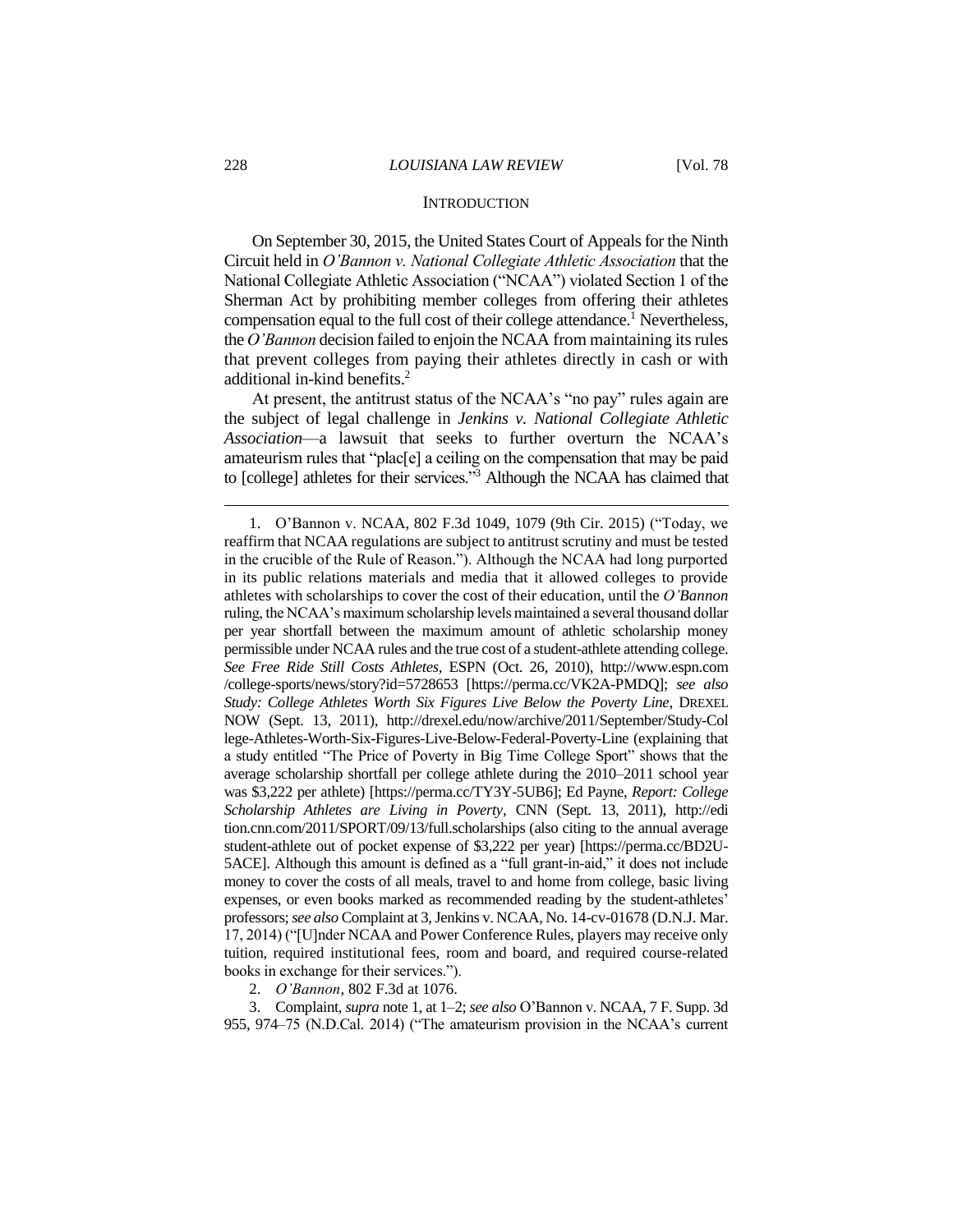"pay-for-play arrangements would transform the intercollegiate sports model into a minor league in which the virtues of college sports . . . would disappear," advocates on behalf of players' rights recognize that, even absent pay, the operation of college football and men's basketball already "has the feel of a professional economic machine."<sup>4</sup>

This Article serves as a prelude to the litigation in *Jenkins*. Part I of this Article provides a brief overview of the current economics of NCAA Division I men's basketball and NCAA Football Bowl Subdivision ("FBS") football. Part II explores the underlying antitrust challenges to the NCAA's "no pay" rules in both *O'Bannon* and *Jenkins*. Finally, Part III explains how the issue of consumer demand applies to the expected antitrust analysis in *Jenkins*, and why a strong consumer demand survey would help the plaintiffs to prevail in *Jenkins*.

#### I. THE CURRENT LANDSCAPE OF BIG-TIME COLLEGE SPORTS

Although United States colleges have competed in organized sports for almost 150 years, the commercial market for intercollegiate sports has grown substantially over the past generation.<sup>5</sup> At present, college sports represent an \$11 billion enterprise, with most college athletic revenue derived from FBS football and Division I ("D-I") men's basketball.<sup>6</sup> According to a recent report produced by *USA Today*, during the 2014– 2015 academic year, 40 NCAA member colleges earned athletic revenues that exceeded \$80 million.<sup>7</sup> Meanwhile, four NCAA member colleges earned athletic revenues that exceeded \$150 million.<sup>8</sup>

constitution states that student-athletes 'shall be amateurs in an intercollegiate sport, and their participation should be motivated primarily by education and by the physical, mental, and social benefits to be derived.'") (internal citations omitted).

<sup>4.</sup> William W. Berry III, *Amending Amateurism: Saving Intercollegiate Athletics Through Conference-Athlete Revenue Sharing*, 68 ALA. L. REV. 551, 554, 561 (2016).

<sup>5.</sup> *O'Bannon*, 802 F.3d at 1053.

<sup>6.</sup> *See* Marc Edelman, *How Antitrust Law Could Reform College Football: Section 1 of the Sherman Act and the Hope for Tangible Change*, 68 RUTGERS L. REV. 809, 809 (2016).

<sup>7.</sup> *See NCAA Finances 2014-15*, USA TODAY, http://sports.usatoday.com /ncaa/finances (last visited June 27, 2017) [https://perma.cc/G87D-Y2GR].

<sup>8.</sup> *See id*. (indicating that these colleges include Texas A&M University, the University of Texas, Ohio State University, and the University of Michigan).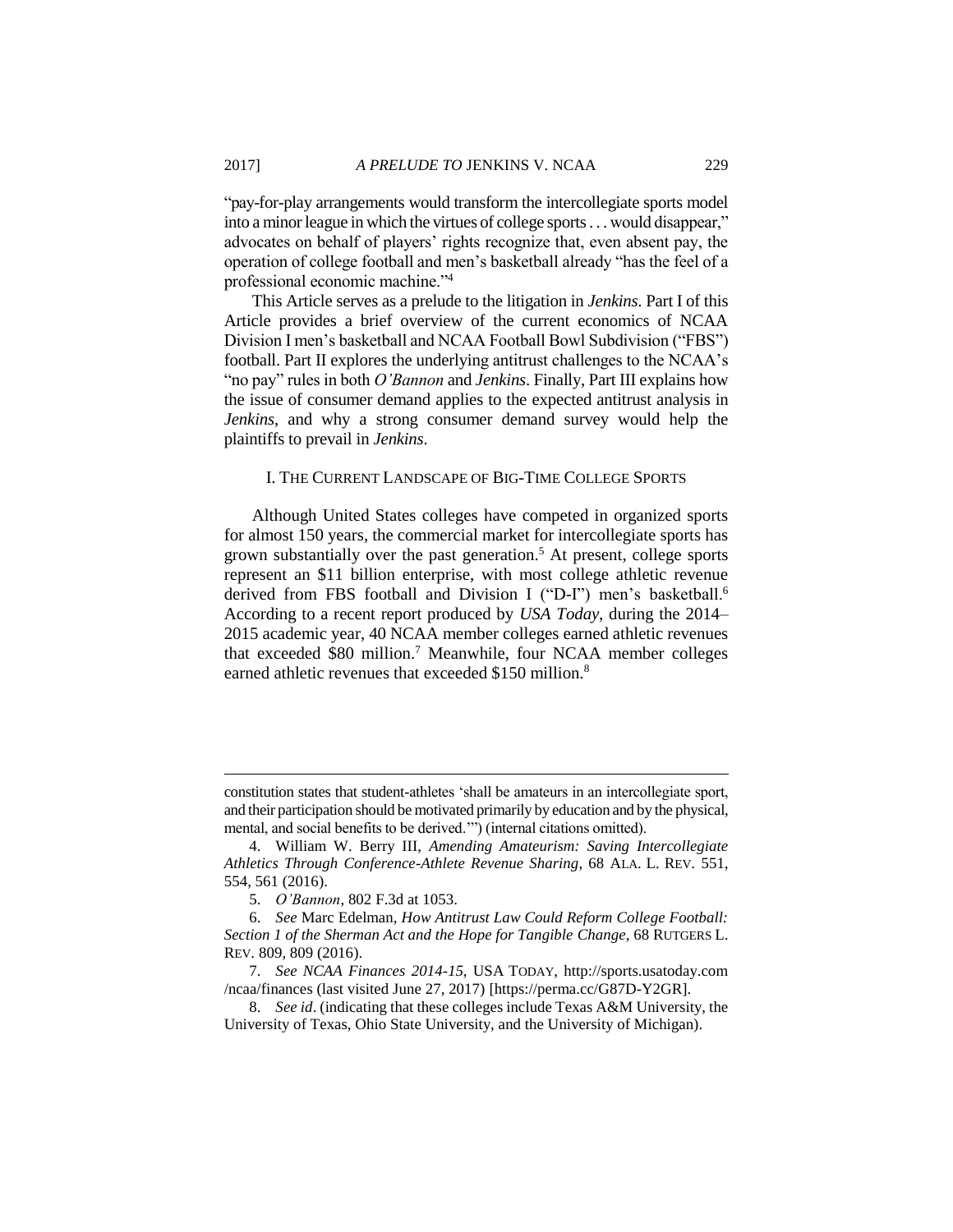If American colleges were for-profit entities, FBS football and D-I men's basketball programs would produce shareholder profits. <sup>9</sup> Because the colleges that compete in NCAA D-I sports are entirely non-profits, however, the collegiate sports model is subject to a non-distribution restraint.<sup>10</sup> Thus, instead of producing profits, these collegiate athletics departments must either reinvest their revenues into the college overall or reallocate their revenues as "windfall payments" to some set of quasishareholders.<sup>11</sup>

Presuming that a college athletics department chooses to reallocate some of its athletic revenue to individuals, two potential classes of quasishareholders reasonably might stand to benefit from the financial success of college sports: (1) collegiate athletes, who serve as the primary labor force behind revenue-producing sporting events; and (2) college sports "managers" who supervise these events—sports administrators, athletics directors, and coaches.<sup>12</sup> In this vein, the NCAA's "Principle of Amateurism" is not truly about some lofty social ideal, $13$  but rather is about a specific allocative scheme that keeps college athletics revenues "in the hands of a select few administrators, athletics directors, and coaches."<sup>14</sup>

 $\overline{a}$ 

14. Marc Edelman**,** *Reevaluating Amateurism Standards in Men's College Basketball*, 35 U. MICH. L. REV. 861, 864 (2002). To further buttress this point, even the NCAA's purported bright-line rule requiring college athlete amateurism contains exceptions where the compensation of college athletes arguably would not even affect the potential distributions available to the college administrators, athletics directors, and coaches who vote to preserve the NCAA's amateurism rules. For example, the NCAA rules allow tennis players to receive payments of up to \$10,000 per year for playing their sport. Thus, a tennis player who begins competing at a young age theoretically could accept upwards of \$50,000 in payments without being seen in violation of the NCAA amateurism bylaws. O'Bannon v. NCAA, 802 F.3d 1049, 1083 (9th Cir. 2015) (Thomas, J., dissenting).

<sup>9.</sup> Marc Edelman, *From Student-Athletes to Employee Athletes: Why a 'Pay for Play' Model of College Sports Would Not Necessarily Make Educational Scholarships Taxable*, 58 B.C. L. REV. 1137 (2017).

<sup>10.</sup> *Id*. (citing Gordon Winston, *Why Can't a College Be More Like a Firm*, 5 CHANGE 32 (1997)).

<sup>11.</sup> *Id*.

<sup>12</sup>*. Id*. at 5–6.

<sup>13.</sup> Professor Berry explains that increasing evidence exists that the current model of big-time college sports does not even serve an educational mission for students. *Cf.* Berry, *supra* note 4, at 554. ("The current model compromises the quality and scope of the education received by student-athletes, particularly in revenue sports.").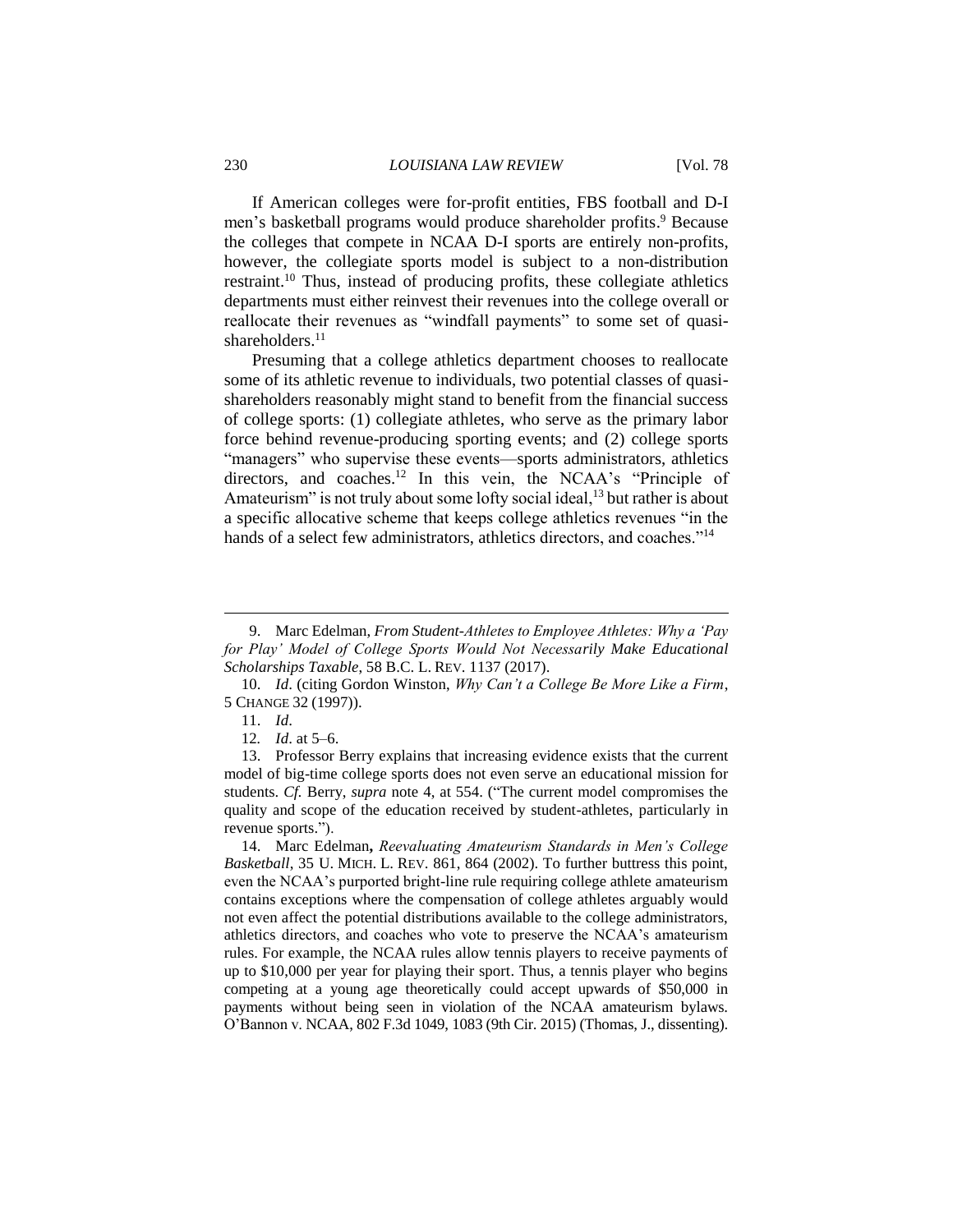#### II. CHALLENGING NCAA "NO PAY" RULES UNDER THE SHERMAN ACT

Until recently, few college athletes had challenged the NCAA Principle of Amateurism.<sup>15</sup> As the revenues associated with big-time college sports have increased, however, college athletes have begun to use antitrust lawsuits to challenge the NCAA Principle of Amateurism and its associated "no pay" rules.<sup>16</sup>

## *A. An Introduction to Section 1 of the Sherman Act*

Section 1 of the Sherman Act, in pertinent part, states that "[e]very contract, combination[,] . . . or conspiracy in the restraint of trade or commerce . . . is declared to be illegal."<sup>17</sup> Read literally, Section 1 of the Sherman Act seems to prohibit all commercial contracts.<sup>18</sup> Most courts, however, have interpreted Section 1 of the Sherman Act to prohibit only those contracts that "unreasonably" restrain trade.<sup>19</sup>

#### *1. Antitrust Basics*

To determine whether a particular restraint violates Section 1 of the Sherman Act, a court typically will apply a two-part test.<sup>20</sup> First, the court must determine whether the alleged restraint involves concerted action between two legally distinct entities in a manner that affects interstate commerce ("threshold requirements").<sup>21</sup> Then, a court must consider whether the alleged restraint "unduly suppresses competition within any relevant market" ("competitive effects analysis").<sup>22</sup>

In assessing the threshold requirements of an antitrust challenge, a court typically will consider two separate sub-elements: (1) concerted

<sup>15.</sup> *See O'Bannon*, 802 F.3d at 1053 ("As far as we are aware, the district court's decision [in *O'Bannon*] is the first by any federal court to hold that any aspect of the NCAA's amateurism rules violate the antitrust laws, let alone to mandate by injunction that the NCAA change its practices.").

<sup>16.</sup> *See infra* notes 44–82 and accompanying text (referencing the *O'Bannon* and *Jenkins* litigations).

<sup>17.</sup> The Sherman Act, 15 U.S.C. §§ 1–7 (2012).

<sup>18.</sup> Marc Edelman, *A Short Treatise on Amateurism and Antitrust Law: Why the NCAA's No-Pay Rules Violate Section 1 of the Sherman Act*, 64 CASE W. RES. L. REV. 61, 70 (2013).

<sup>19.</sup> *Id.* at 70–71.

<sup>20.</sup> *Id.* at 71.

<sup>21</sup>*. Id.*

<sup>22.</sup> *Id.*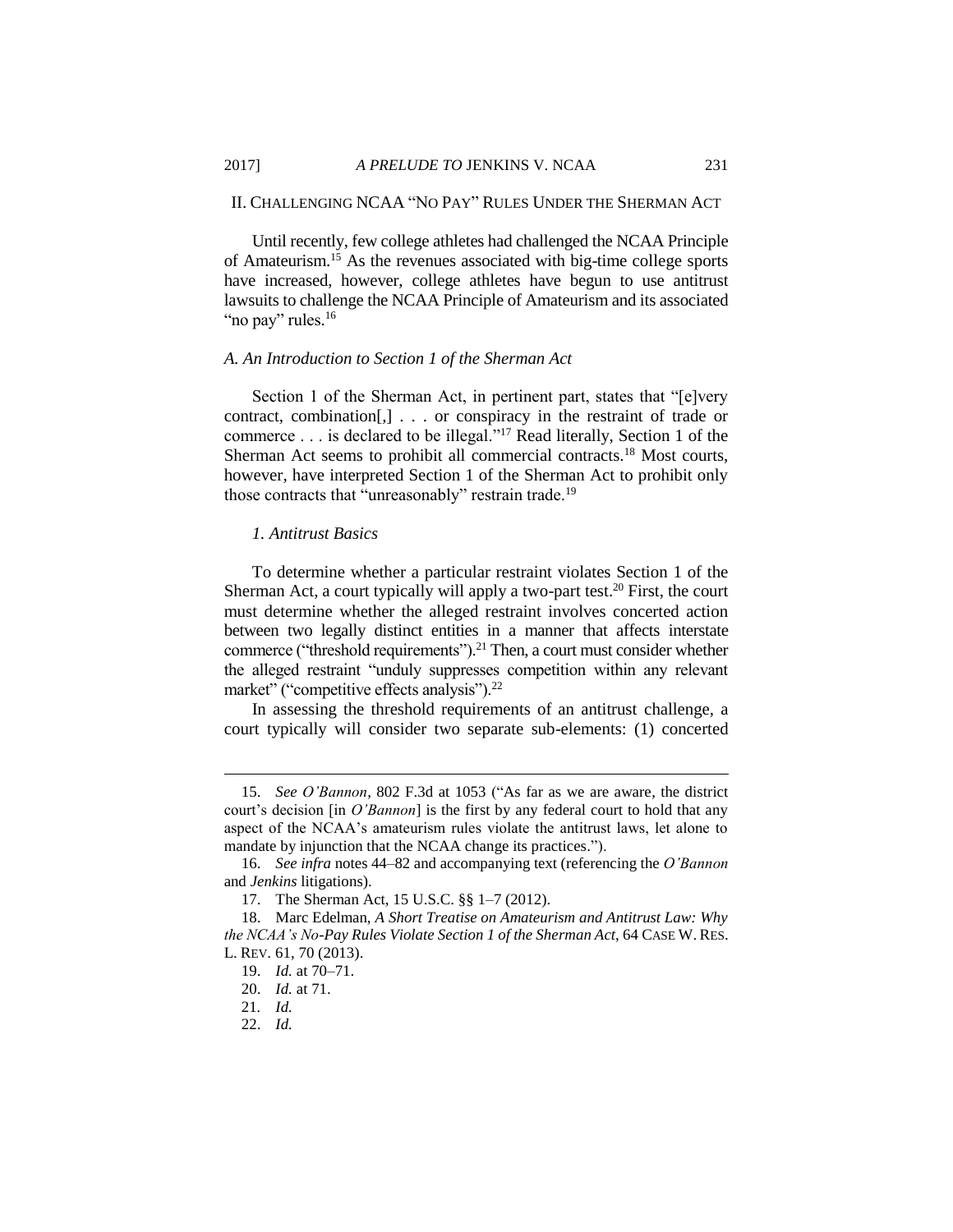action; and  $(2)$  interstate commerce.<sup>23</sup> A court will assess the presence of "concerted action" by considering "whether there is evidence of an agreement, either written or implied, between entities that lack a common objective."<sup>24</sup> Meanwhile, a court will determine whether an alleged restraint affects interstate commerce based on whether the restraint involves "the exchange of buying and selling of commodities especially on a large scale involving transportation from place to place."<sup>25</sup> Under the modern view, any amount of exchange greater than *de minimis* constitutes "interstate commerce," making "almost every activity from which [an] actor anticipates economic gain" sufficient to meet this threshold requirement.<sup>26</sup>

Thereafter, a court will determine whether a given restraint "unduly suppresses competition" by applying one of the approved tests along the antitrust "spectrum."<sup>27</sup> On one end of the spectrum, if a restraint is so nefarious that a high probability exists that the restraint lacks any redeeming value whatsoever, a court will apply the per se test, which simply presumes illegality without any further inquiry.<sup>28</sup> Meanwhile, on the other end of the spectrum, if a court, upon first glance, believes the restraint may have some competitive benefit, the court instead will apply a full Rule of Reason inquiry.<sup>29</sup> Under a full Rule of Reason inquiry, a court will need to "distinguish[] between restraints with anticompetitive effect that are harmful to the consumer and restraints stimulating competition that are in the consumer's best interest."<sup>30</sup> To accomplish this, a court will examine every aspect of an alleged restraint, including whether the parties involved had the power to control any relevant market, whether the restraint encourages or discourages competition, and whether the restraint causes any "antitrust harm," or, stated otherwise, harm to consumers.<sup>31</sup>

<sup>23.</sup> *Id.* at 72.

<sup>24.</sup> *Id.*

<sup>25.</sup> *Id.* (internal citations and quotations omitted).

<sup>26.</sup> 1A PHILLIP E. AREEDA & HERBERT HOVENKAMP, ANTITRUST LAW ¶ 206 (2d ed. 2000); *see also* Edelman, *A Short Treatise on Amateurism and Antitrust Law*, *supra* note 18, at 72–73 (internal citations and quotations omitted).

<sup>27.</sup> Edelman, *A Short Treatise on Amateurism and Antitrust Law*, *supra* note 18, at 73.

<sup>28.</sup> *Id.*

<sup>29</sup>*. Id.*

<sup>30.</sup> Leegin Creative Leather Prods., Inc. v. PSKS, Inc., 551 U.S. 877, 886 (2007).

<sup>31.</sup> Edelman, *A Short Treatise on Amateurism and Antitrust Law*, *supra* note 18, at 73–74.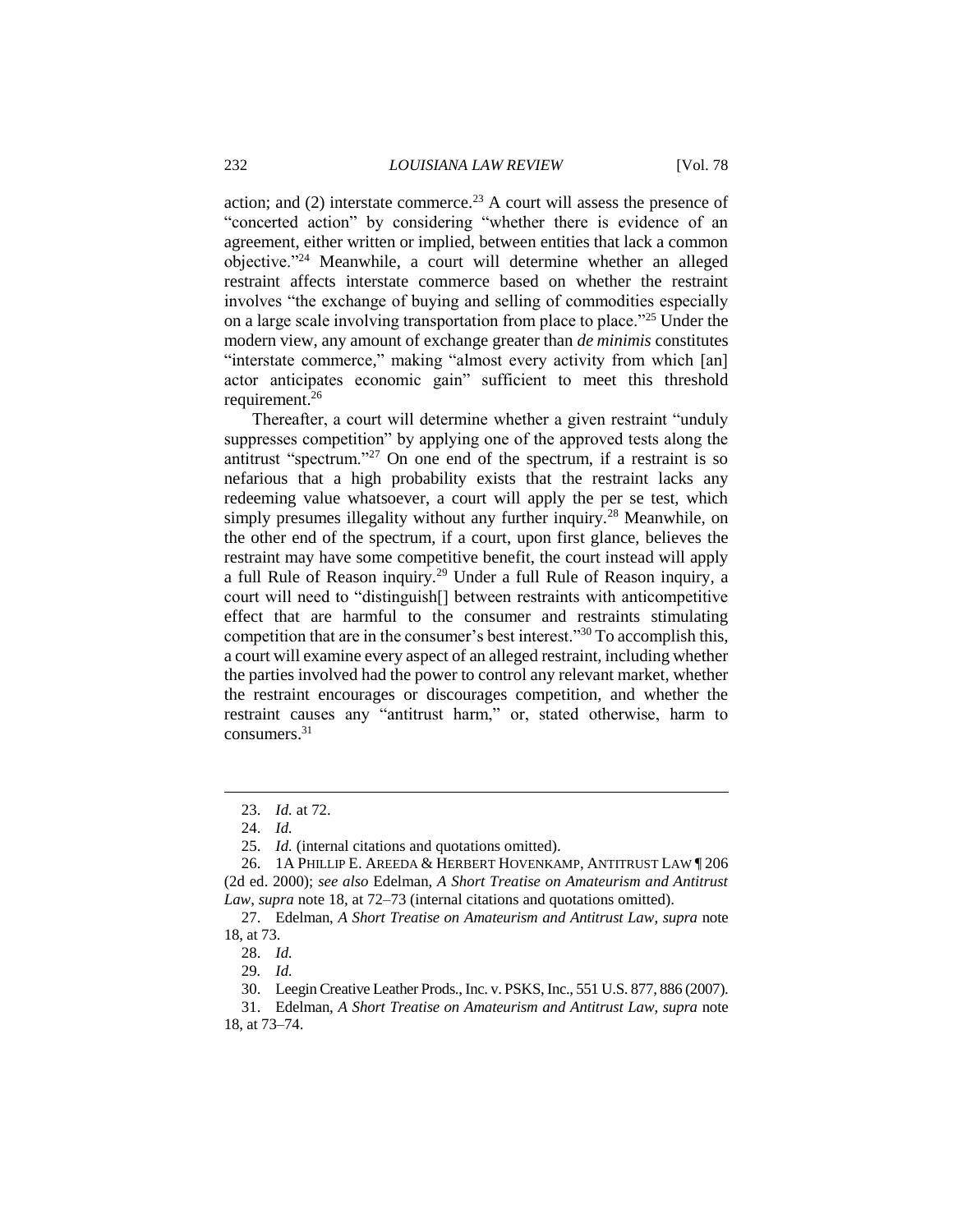#### *2. Applying Section 1 of the Sherman Act to the NCAA's No Pay Rules*

Based upon the foregoing, there are at least two theoretical means by which a plaintiff could challenge the NCAA's no pay rules implicit within its Principle of Amateurism under Section 1 of the Sherman Act.<sup>32</sup> The first way is to argue that aspects of the NCAA Principle of Amateurism "represent a form of wage fixing that harms not only the market for college athlete services but also the quality of college sports' on-field product."<sup>33</sup> The second way is to argue that the NCAA rules against colleges paying their athletes constitute a form of illegal group boycott against colleges that would otherwise wish to pay their athletes.<sup>34</sup>

Under both legal theories, it is overwhelmingly likely that the antitrust claims against the NCAA's no-pay rules would meet both of the Sherman Act's Section 1 threshold requirements. With respect to the first threshold issue of "concerted action," the Supreme Court's 2010 decision in *American Needle v. National Football League* explains that a court may infer concerted action based on "how the parties involved in [the] alleged anticompetitive conduct actually operate." $35$  Much like professional football teams, colleges with collegiate sports teams operate as competitors, given that each college operates a separate business that competes against one another for studentathletes, tuition dollars, and athletic revenues.<sup>36</sup>

Meanwhile, with respect to the second threshold issue of "interstate commerce," both legal and economic realities seem to recognize that NCAA members engage in the "exchange of buying and selling of commodities" across state lines—even though a limited number of federal court decisions have held otherwise.<sup>37</sup> Indeed, it is difficult to dispute the "commercial" nature of today's NCAA Division I football and men's basketball, given that "[49] college athletics departments earn annual

 $\overline{a}$ 

36. *See generally Am. Needle*, 560 U.S. at 199 (describing the test for competitors within a joint venture).

37. Edelman, *A Short Treatise on Amateurism and Antitrust Law*, *supra* note 18, at 75.

<sup>32.</sup> *Id.* at 75.

<sup>33.</sup> *Id.*

<sup>34.</sup> *Id.*

<sup>35.</sup> Am. Needle v. Nat'l Football League, 560 U.S. 183, 191 (2010). Because the NCAA is composed of individual member colleges that control the decisionmaking of the NCAA, all—or at least most—NCAA conduct would constitute "concerted" behavior under federal antitrust laws. Marc Edelman, *The NCAA's "Death Penalty" Sanction—Reasonable Self-Governance or an Illegal Group Boycott in Disguise*, 18 LEWIS & CLARK. L. REV. 385, 403 (2014).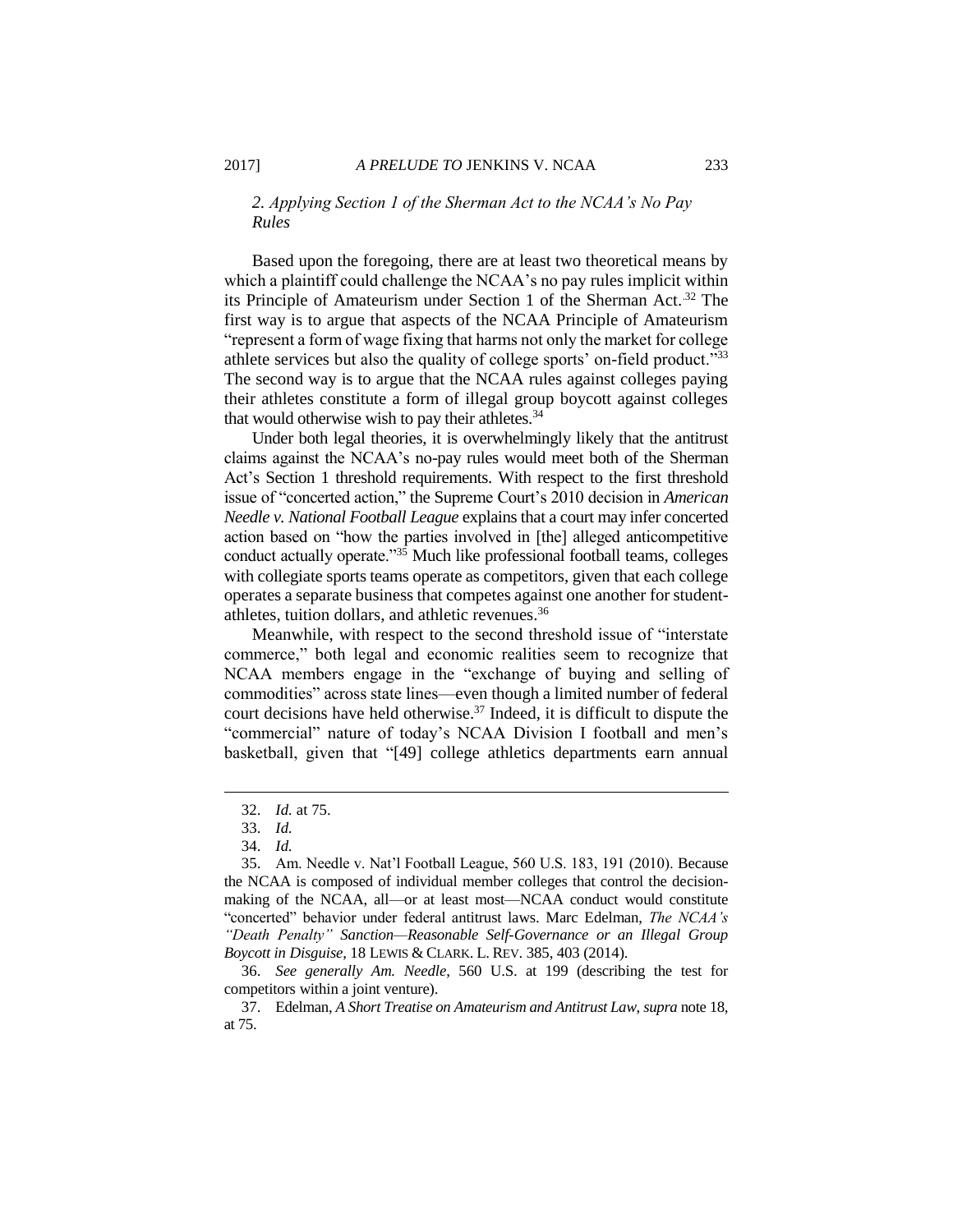revenues that exceed \$70 million[,]" with most of such revenue derived from these two sports.<sup>38</sup> In addition, NCAA members pay the association's president an annual salary of \$1.8 million and pay their athletic conference commissioners salaries as high as \$3.5 million per year—further evidence of bona fide commercial activity.<sup>39</sup>

Turning next to the competitive effects analysis, most courts today would review the NCAA's amateurism rules under the full Rule of Reason test because the NCAA represents a classic "joint venture." A "joint venture" is defined as "a collaboration among competitors designed to achieve a specific business objective through some integration of resources or risk."<sup>40</sup> Applying the full Rule of Reason test, a plaintiff would bear the initial burden of presenting evidence to show that the NCAA both maintains market power and implements its amateurism rules in a manner that suppresses competition and harms consumers.<sup>41</sup> Given that it is relatively well-settled that NCAA member colleges maintain close to 100% of the market for collegiate athletic labor, the pivotal legal issue in an antitrust assessment likely would turn on whether the NCAA's rules yield net anticompetitive effects and hamper consumer demand within the relevant market.<sup>42</sup>

#### *B.* O'Bannon v. National Collegiate Athletic Association

*O'Bannon v. NCAA* was the first meaningful antitrust challenge that sought to overturn the NCAA's "amateurism" rules as a form of illegal wage fixing and group boycott under Section 1 of the Sherman Act.<sup>43</sup> The

<sup>38.</sup> Marc Edelman, *The Future of College Athlete Players Unions: Lessons Learned from* Northwestern University *and Potential Next Steps in the College Athletes' Rights Movement*, 38 CARDOZO L. REV. 1627, 1630–31 (2017).

<sup>39.</sup> *Id.* at 1631.

<sup>40.</sup> Thomas A. Piraino, Jr., *A Proposed Antitrust Approach to Collaboration among Competitors*, 86 IOWA L.REV. 1137, 1171 (2001); *see also* Daniel A. Rascher & Andrew D. Schwarz, *Neither Reasonable Nor Necessary: "Amateurism" in Big-Time College Sports*, 14 ANTITRUST 51 (2000) ("The NCAA is more appropriately described as a joint venture that has, like other joint ventures, certain aspects that must be agreed upon."); O'Bannon v. NCAA, 7 F. Supp. 3d 955, 972 (N.D. Cal. 2014) (explaining that both the plaintiffs' economic expert and the NCAA's economic expert opine that the NCAA operates as a "joint venture").

<sup>41.</sup> Edelman, *The NCAA's "Death Penalty" Sanction*, *supra* note 35, at 407.

<sup>42.</sup> *See supra* notes 27–31 and accompanying text (discussing the factors that courts will consider in a proper Rule of Reason antitrust analysis).

<sup>43.</sup> For a more thorough discussion of the procedural history in the *O'Bannon* litigation as well as an understanding of the precedent antitrust cases reasonably relied upon by plaintiffs' lawyers in *O'Bannon*, see Marc Edelman, *The District Court*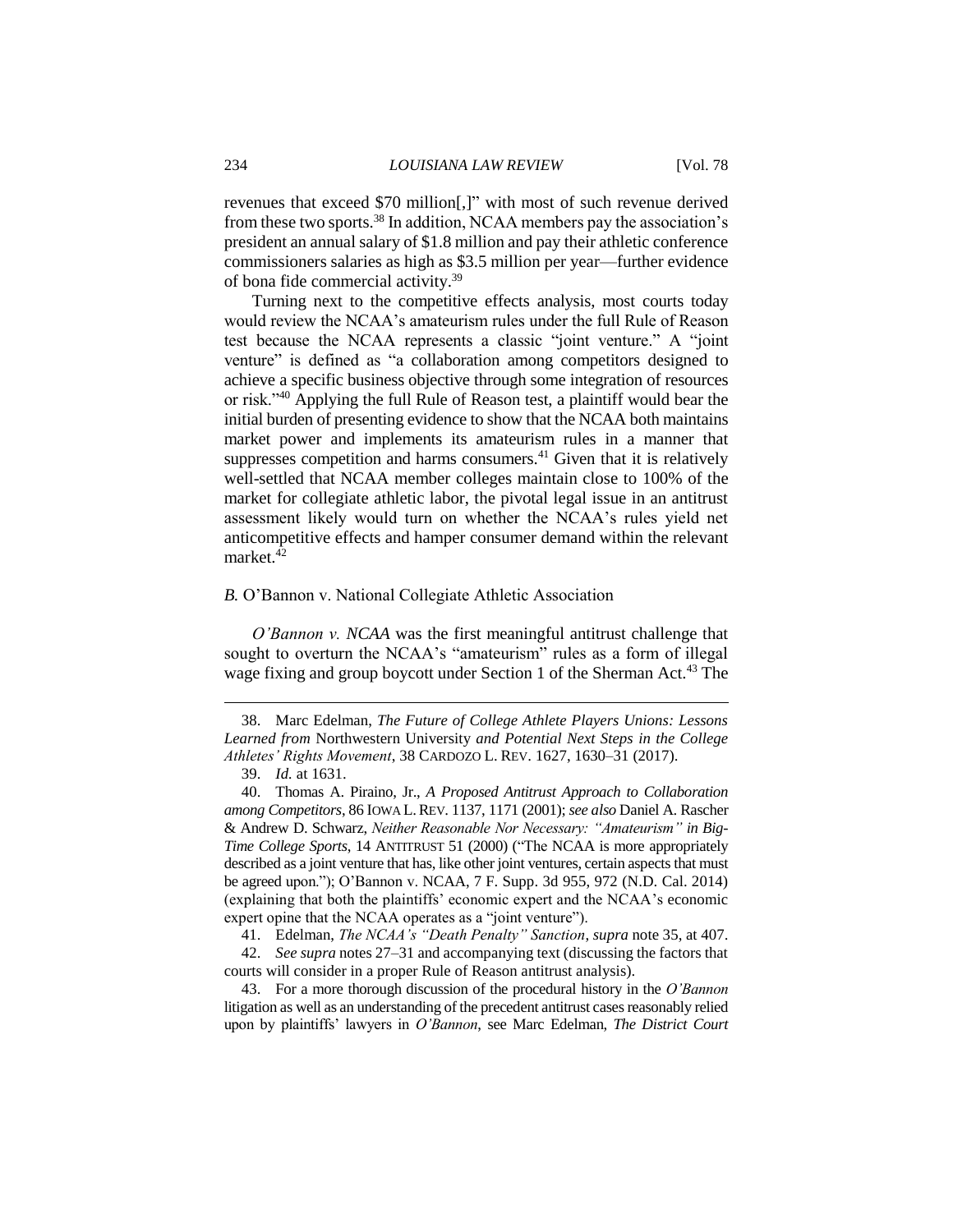case's named plaintiff, Ed O'Bannon, was an All-American college basketball player at UCLA who, upon leaving college, played in the NBA and later became a car salesman.<sup>44</sup> While visiting a friend's home, Ed O'Bannon learned that his image had appeared in a college basketball video game produced by Electronic Arts.<sup>45</sup> Electronic Arts had paid a licensing fee to the NCAA for the use of its intellectual property.<sup>46</sup> Electronic Arts, however, had not paid Ed O'Bannon or any college player for the use of their likeness.<sup>47</sup>

#### *1. Case Overview*

Although the real substance of Ed O'Bannon's legal dispute arose from the alleged infringement of his intellectual property rights, O'Bannon's legal complaint alleged, among other things, that the NCAA member colleges had violated Section 1 of the Sherman Act by conspiring "to fix the price of former student athletes' images at zero and to boycott former student athletes in the collegiate licensing market."<sup>48</sup> Thus, the purported antitrust violation was the NCAA's mandate that all member colleges require their athletes to sign an identical release.<sup>49</sup>

*Decision in* O'Bannon v. National Collegiate Athletic Association: *A Small Step Forward for College-Athlete Rights, and a Gateway for Far Grander Change*, 71 WASH. & LEE L. REV. 2319, 2322–23 (2014).

<sup>44.</sup> O'Bannon v. NCAA, 802 F.3d 1049, 1055 (9th Cir. 2015); *see also* Dave Sheinen, *Ed O'Bannon Has Gone from the Hardwood to the Sales Floor*, WASH.POST (June 14, 2009), http://www.washingtonpost.com/wp-dyn/content/article/2009/06 /11/AR2009061103332.html [https://perma.cc/SS8Q-BKJB].

<sup>45.</sup> *O'Bannon*, 802 F.3d at 1049.

<sup>46.</sup> *See NCAA Settles with Former Athletes*, ESPN (June 9, 2014), http://www .espn.com/college-sports/story/\_/id/11055977/ncaa-reaches-20m-settlement-videogame-claims [https://perma.cc/DDV2-MKVR].

<sup>47.</sup> *See id*.

<sup>48.</sup> Order on CAA's and CLC's Motions to Dismiss at 9, O'Bannon v. NCAA, No. C-09-3329-CW, 2010 WL 445190, at \*5 (N.D. Cal. Feb. 8, 2010); *see also O'Bannon*, 802 F.3d at 1055. ("[T]he gravamen of O'Bannon's complaint was that the NCAA's amateurism rules, insofar as they prevented student-athletes from being compensated for the use of their NILs, were an illegal restraint of trade under Section 1 of the Sherman Act.").

<sup>49.</sup> *See* Dan Wolken & Steve Berkowitz, *NCAA Removes Name-Likeness Release from Student-Athletes' Forms*, USATODAY (July 18, 2014), https://www.usa today.com/story/sports/college/2014/07/18/ncaa-name-and-likeness-release-studentathlete-statement-form/12840997 (explaining that, until well into the *O'Bannon* litigation, the NCAA had required individuals who wanted to play college sports to sign away the rights to their names and likenesses in a standard form document)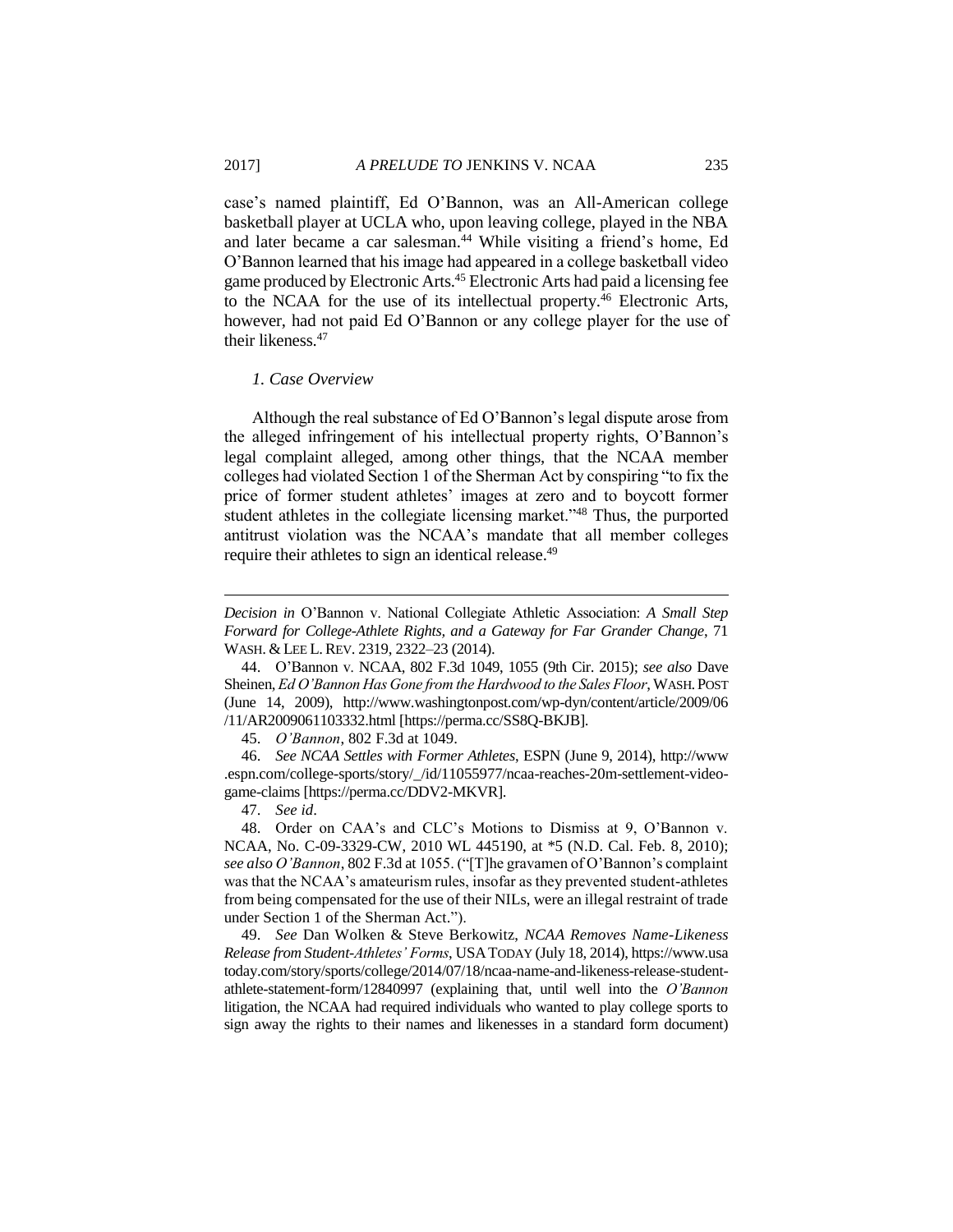#### *2. Bench Trial and District Court Decision*

After many years of pleadings and oral arguments, litigation in *O'Bannon*  proceeded to a bench trial in which Honorable Claudia Wilken of the United States District Court for the Northern District of California ruled on the outstanding issues of both fact and law.<sup>50</sup> Upon review, Judge Wilken ruled generally in Ed O'Bannon's favor. Specifically, the court held that the NCAA member colleges acted concertedly with one another, engaged in interstate commerce, and unreasonably restrained trade in the market for certain educational and athletic opportunities offered by NCAA Division I schools.<sup>51</sup>

The district court's order enjoined the NCAA from enforcing any rules that "would prohibit its member schools and conferences from offering their FBS football and Division I [men's] basketball recruits a limited share of the revenues generated from the use of their names, images, and likenesses, in addition to a full grant-in-aid."<sup>52</sup> This order marked a first in sports-antitrust jurisprudence.<sup>53</sup>

Nevertheless, the district court's order did not establish an absolutely free market for college athletes' services.<sup>54</sup> Instead, the order forbade the NCAA only from restricting payments to athletes that exceeded the full cost of their college attendance—an amount greater than the NCAA's then-limit on scholarships—plus deferred compensation of \$5,000 per year. <sup>55</sup> This limit on college athlete pay was based on the court's conclusion that any greater payments would harm the overall consumer demand for fans to watch college sporting events, negating antitrust law's goal of maximizing consumer welfare.<sup>56</sup>

One of the main reasons why the plaintiffs in *O'Bannon* could not secure a broader injunction against the NCAA was because Judge Wilken gave some weight to the testimony of the NCAA's research expert, Dr. J.

 $\overline{a}$ 

56. *Id*.

<sup>[</sup>https://perma.cc/JFH4-3CR3]. *See generally* Marc Edelman, *Closing the Free Speech Loophole: The Case for Protecting College Athletes' Publicity Rights in Commercial Video Games*, 65 FLA.L.REV. 553, 570–71 (2013) (discussing the scope of what rights, if any, college athletes had truly signed away based on the NCAA's mandatory paperwork).

<sup>50.</sup> *See* O'Bannon v. NCAA, 7 F. Supp. 3d 955 (N.D. Cal. 2014).

<sup>51</sup>*. Id.* at 963.

<sup>52.</sup> *Id*. at 1002; *see also O'Bannon*, 802 F.3d at 1060 (explaining that the court's injunction did not "require that all schools pay their student-athletes" but rather permitted them, if they chose, to do so).

<sup>53.</sup> *O'Bannon*, 802 F.3d at 1053.

<sup>54.</sup> *See id.*

<sup>55.</sup> *See id*.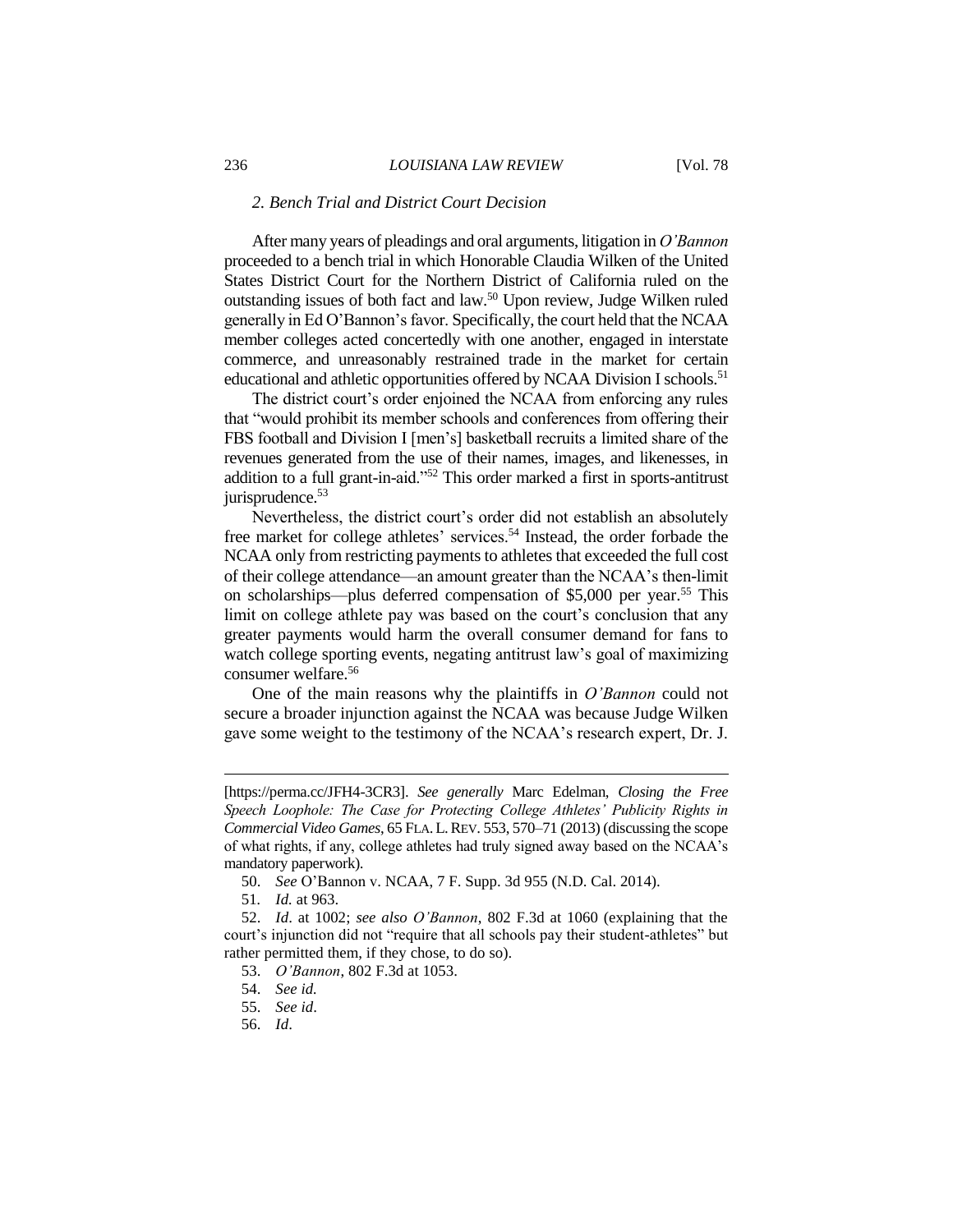Michael Dennis. Dr. Dennis surveyed 2,455 respondents across the United States about their feelings toward paying elite college athletes different sums of money.<sup>57</sup> Dr. Dennis's survey began by asking respondents what they had heard previously about paying college athletes, leading many of the respondents to think about the "illegal or illicit payments" to athletes that the NCAA had long opposed.<sup>58</sup> The survey proceeded to ask respondents "specifically whether they would be more or less likely to watch, listen to, or attend college football and basketball games if studentathletes were paid" at various different theoretical levels of compensation.<sup>59</sup> According to Dr. Dennis's findings, most survey respondents opposed athlete pay. $60$ 

#### *3. Appellate Court Decision*

Although the district court's decision in *O'Bannon* brought only modest changes to the NCAA's amateurism rules, the NCAA nevertheless appealed the decision to the United States Court of Appeals for the Ninth Circuit.<sup>61</sup> On appeal, the appellate court affirmed the district court's holding that the NCAA violated Section 1 of the Sherman Act but overturned the part of the district court's injunction that would have allowed colleges to make deferred payments, in trust, to their athletes of up to \$5,000 per year more than the cost of college attendance.<sup>62</sup>

The appellate court relied even more heavily on Dr. Dennis's consumer demand study than the district court had, as it opined that a remedy enjoining the NCAA from restricting even small payments to college athletes would be troublesome under antitrust law.<sup>63</sup> In other words, according to the court, allowing any cash payment from colleges to their athletes would hurt "consumer demand."<sup>64</sup> The appellate court

<sup>57.</sup> *See O'Bannon*, 7 F. Supp. 3d at 975.

<sup>58.</sup> *Id.*

<sup>59.</sup> *Id.*

<sup>60.</sup> *Id*. ("[69%] of respondents to Dr. Dennis's survey expressed opposition to paying student-athletes while only [28%] favored pay them.").

<sup>61.</sup> *See O'Bannon*, 802 F.3d 1049.

<sup>62.</sup> *Id*. at 1079; *see also* Order Denying Motion for Judgment on the Pleadings at 3, Jenkins v. NCAA, No. 14-2758-CW (N.D. Cal. Aug. 5, 2016) ("[T]he majority [in *O'Bannon*] reversed the portion of the permanent injunction related to deferred compensation."). *But see generally O'Bannon*, 802 F.3d at 1079–84 (Thomas, J., dissenting) (taking the opposing view, arguing that the district court's injunction should have been upheld in full, allowing for small cash payments from colleges to their athletes without NCAA interference).

<sup>63.</sup> *See O'Bannon*, 802 F.3d at 1078.

<sup>64.</sup> *Id.* at 1077.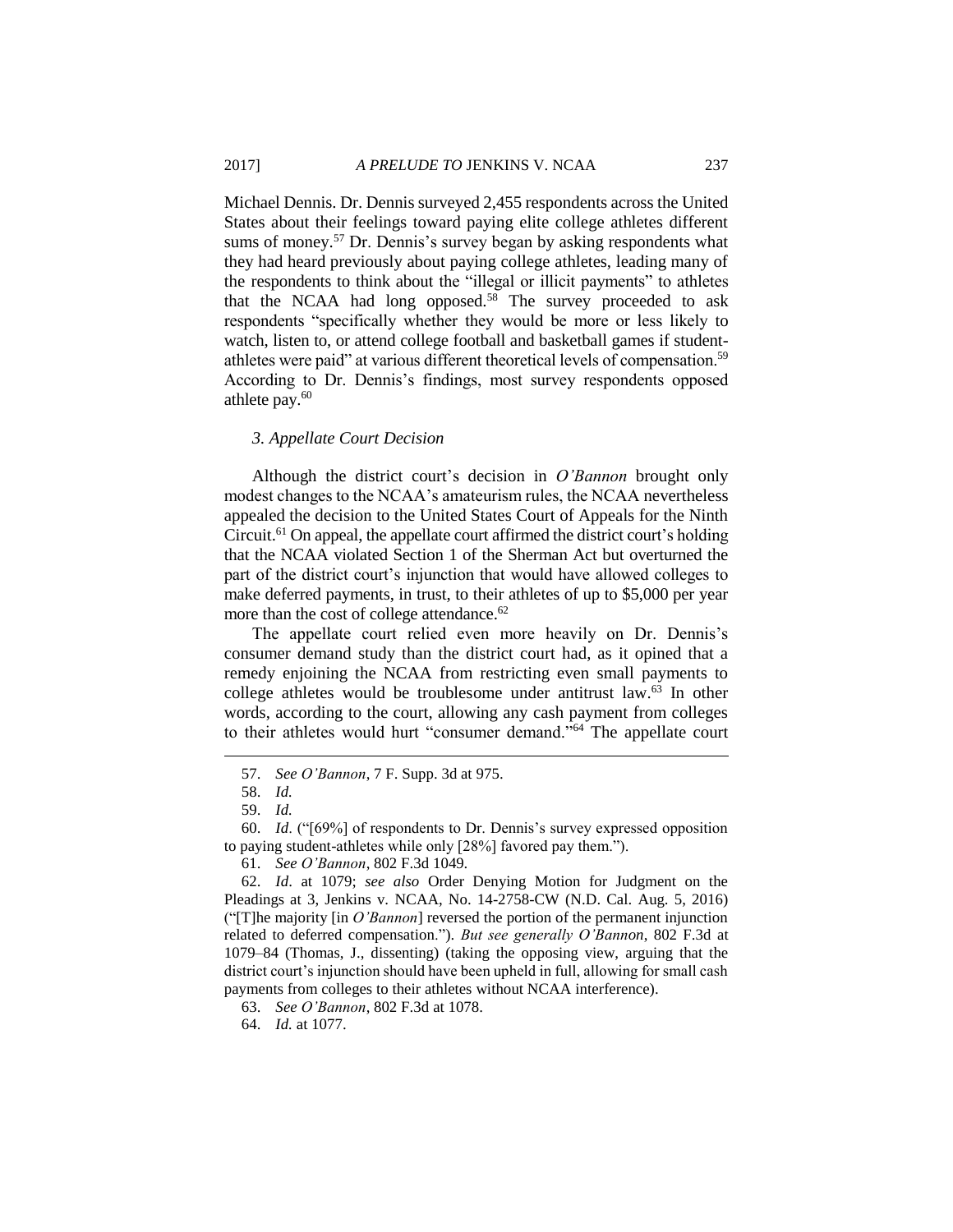believed "consumer demand" would diminish because "[t]he difference between offering student-athletes education-related compensation and offering them cash sums untethered to educational expenses is not minor [but rather] a quantum leap."<sup>65</sup>

The appellate court's *O'Bannon* decision, which scaled back any financial gains secured by players at the district court level, since has been construed by the lawyers for both parties as a relative victory.<sup>66</sup> The lawyers representing Ed O'Bannon claimed victory because the Ninth Circuit's ruling strongly fortified that aspects of the NCAA's amateurism rules were collusive restraints that affected interstate commerce and were subject to economic review under antitrust law's Rule of Reason.<sup>67</sup> Meanwhile, the NCAA's lawyers focused on the practical reality that the only immediate change the NCAA would need to make to its amateurism rules was increasing the cap on athlete scholarships to reflect the true cost of college attendance.<sup>68</sup>

#### *C.* Jenkins v. NCAA

Although *O'Bannon* represents a small tangible gain for college athletes in terms of the available compensation, it was nevertheless an important legal victory for the college athletes' rights movement because it opened the gateway for future college athletes to challenge the NCAA's "no pay" rules more broadly under Section 1 of the Sherman Act.<sup>69</sup>

<sup>65.</sup> *Id*. at 1078.

<sup>66.</sup> *See Did the NCAA Win or Lose the O'Bannon Case Appeal*, WBUR (Oct. 3, 2015), http://www.wbur.org/onlyagame/2015/10/03/ncaa-antitrust-obannon-lawsuit (expressing disagreement as to whether the Ninth Circuit's decision in *O'Bannon* was actually a win for the plaintiffs or the defendants) [https://perma.cc/33AK-W2JL].

<sup>67.</sup> *See* Joe Nocera, *Ed O'Bannon's Hollow Victory Over the N.C.A.A.*, N. Y. TIMES, Oct. 2, 2015, at A-23 ("Michael Hausfeld, Ed O'Bannon's lead lawyer, quickly declared victory — and having the N.C.A.A. deemed an antitrust violator surely *is* a victory.").

<sup>68.</sup> *See generally id*. ("In a conference call, Mark Emmert, the [NCAA]'s president, pronounced himself 'pleased' [with the court's ruling in *O'Bannon*]."); Michael McCann, *What the Appeals Court Ruling Means for O'Bannon's Ongoing NCAA Lawsuit*, SPORTS ILLUSTRATED (Sept. 30, 2015), https://www.si.com/collegebasketball/2015/09/30/ed-obannon-ncaa-lawsuit-appeals-court-ruling ("The NCAA and its members are pleased that they will not need to fund trusts for student-athletes' NIL right.") [https://perma.cc/347U-99C2].

<sup>69.</sup> Edelman, *The District Court Decision in* O'Bannon v. National Collegiate Athletic Association, *supra* note 43, at 2352–55 (discussing how the district court's ruling that the NCAA amateurism rules were subject to substantive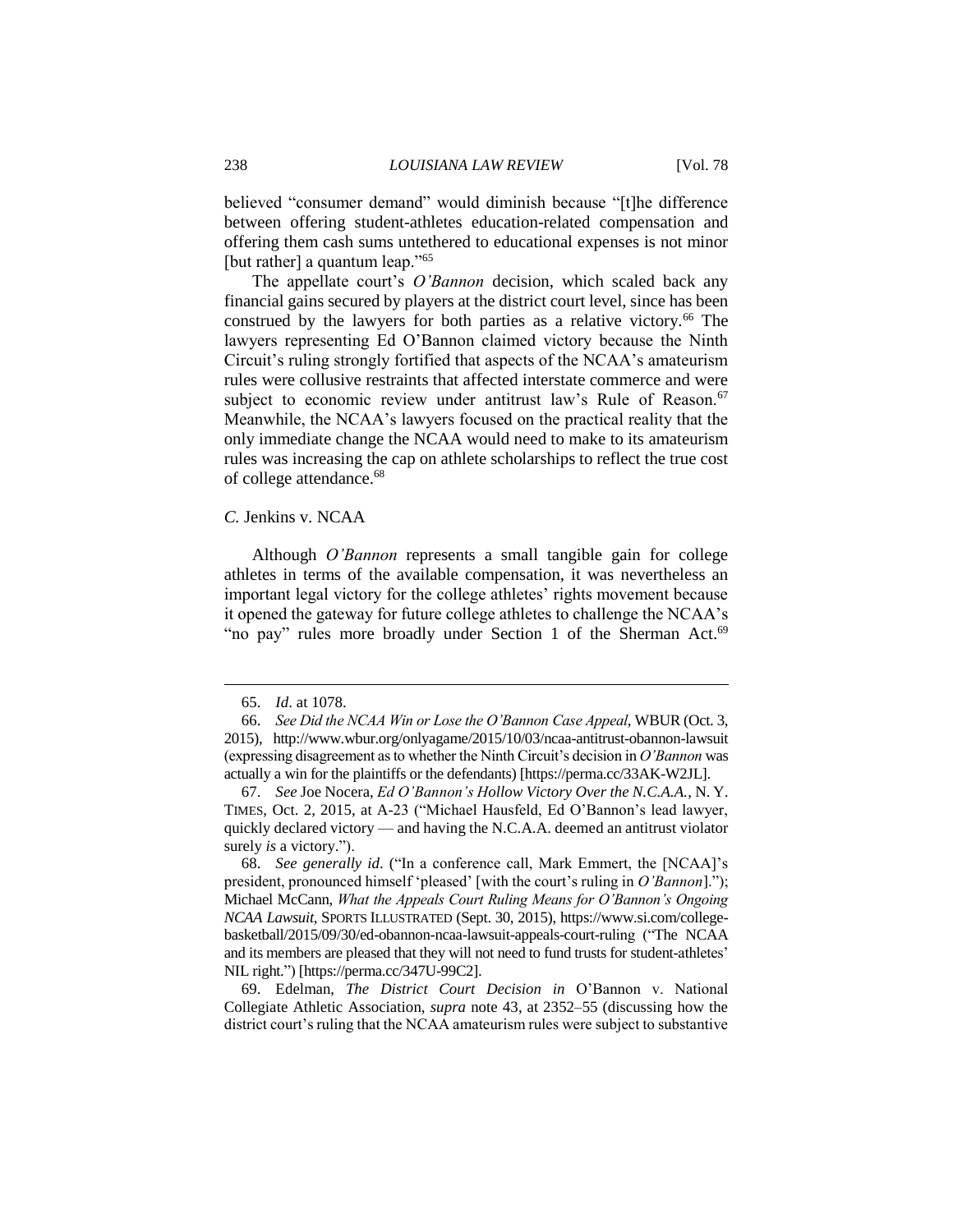Lurking behind *O'Bannon* on the U.S. District Court for the Northern District of California's docket is another sports antitrust case, *Jenkins v. NCAA*, which seeks to use the Ninth Circuit's decision in *O'Bannon* as a starting point to challenge the NCAA's broader rules that prevent colleges from financially competing to sign new athletes. $70$ 

At the time *Jenkins* was filed, the plaintiffs in that case had sought to overturn the NCAA grant-in-aid cap, which had been set at "the value of tuition, fees, room and board and required course books."<sup>71</sup> Even after the *O'Bannon* decision required the NCAA to raise its maximum permissible scholarship amount, the plaintiffs in *Jenkins* continued to challenge the new NCAA payment cap as yet another illegal restraint of trade.<sup>72</sup>

#### *1. Case Overview*

The litigation in *Jenkins* commenced on March 17, 2014 when five attorneys filed a class action lawsuit against the NCAA and its "Power Five Conferences"—the Atlantic Coast Conference, Big Twelve Conference, Big Ten Conference, Pac-12 Conference, and Southeastern Conference—in the United States District Court for the District of New Jersey.<sup>73</sup> Martin Jenkins, the lead plaintiff in the case, had been a starting defensive back for

71. Order Denying Motion for Judgment on the Pleadings at 2, Jenkins v. NCAA, No. 14-2758-CW (N.D. Cal. Aug. 5, 2016).

72. *Id.*

review under Section 1 of the Sherman Act opens the door for future lawsuits to usher far greater change to the economics of big-time college sports).

<sup>70.</sup> Complaint, *supra* note 1, at 1–2. The *Jenkins* lawsuit seeks both to enjoin the NCAA from enforcing its "no pay" rules of college athletes and to allow a class of plaintiffs, who were victims of these wage-fixing rules, to recover monetary damages. *Id.* at 2, 4; *see also* Berry, *supra* note 4, at 556 ("*Jenkins* . . . goes further in challenging the current system [because unlike *O'Bannon*] which focused solely on the use of student-athletes' names and likenesses, *Jenkins*  challenges the entire amateurism structure arguing that restricting the ability of individual institutions to compensate their athletes constitutes an unlawful restriction on commerce.").

<sup>73.</sup> Complaint, *supra* note 1, at 1, 42. The lead attorney whose name appeared on the complaint, Jeffrey Kessler, previously had secured important antitrust victories for the National Football League Players Association in federal litigation against the NFL. *See* Jon Solomon, *Meet Jeffrey Kessler: Lawyer Whose Suit Strikes Fear in NCAA's Heart*, CBS SPORTS (Nov. 4, 2014), http://www.cbssports.com/collegefootball/news/meet-jeffrey-kessler-lawyer-whose-suit-strikes-fear-in-ncaas-heart [https://perma.cc/CP9L-Q6AH].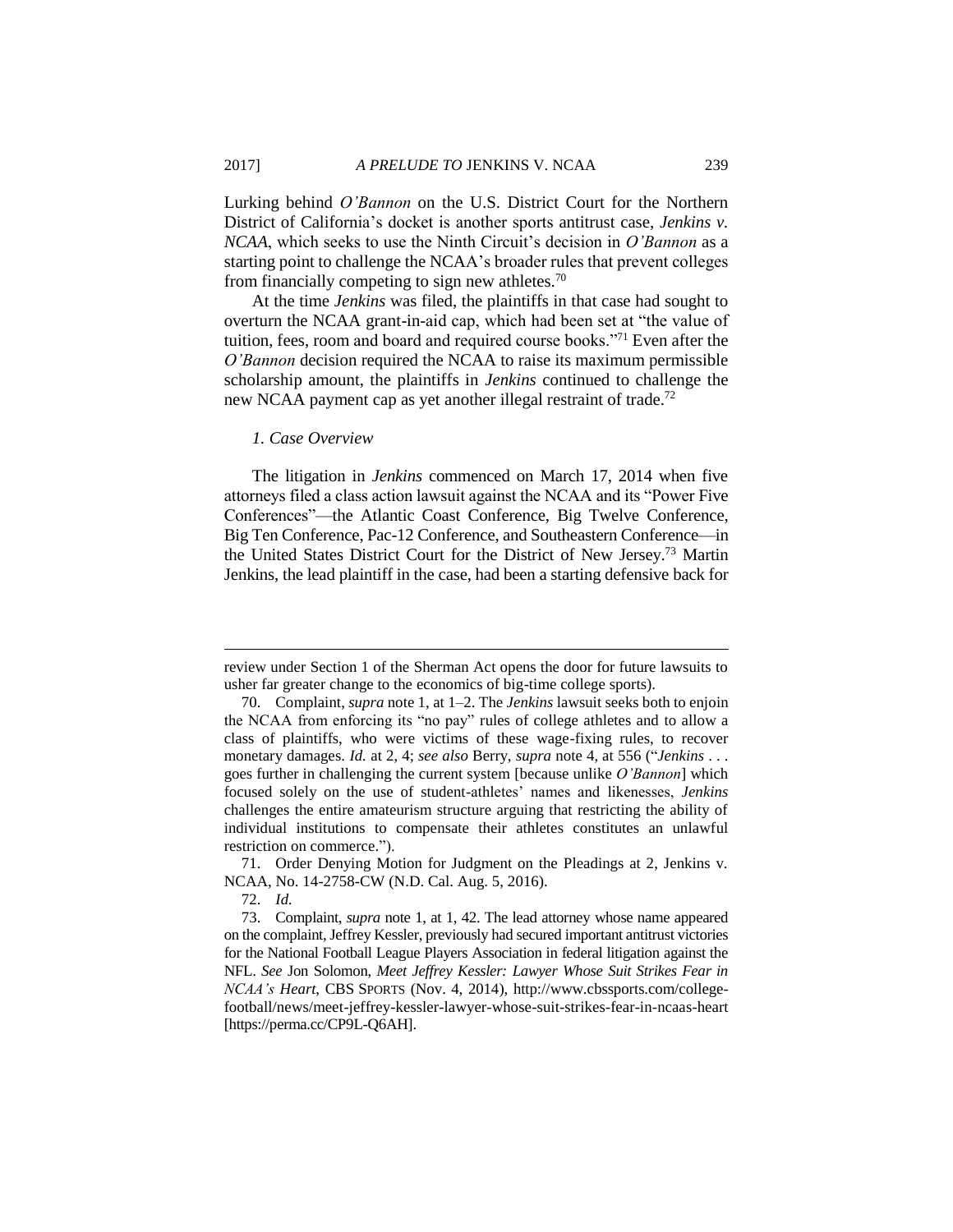Clemson University—a college whose athletics department generated more than \$70 million in revenues in 2012.<sup>74</sup>

The *Jenkins* complaint alleged, in pertinent part, that the NCAA's "agreements to price-fix players compensation, and to boycott any institutions or players who refuse to comply with the price fixing agreement, are *per se*  illegal acts under Section 1 of the Sherman Act" or, in the alternative, "an unreasonable restraint of trade under the rule of reason."<sup>75</sup> Thus, the *Jenkins* complaint fundamentally differs from the *O'Bannon* complaint in that it draws no nexus between the use of a college athlete's likenesses and right to earn financial compensation.<sup>76</sup> Instead, it focuses exclusively on the NCAA's purported wage restraints in the labor markets to sign college athletes.<sup>77</sup>

During the preliminary stages of the *Jenkins* litigation, the U.S. District Court for the District of New Jersey granted the plaintiff's motion to transfer the case to the United States District Court for the Northern District of California to consolidate aspects of *Jenkins* with *O'Bannon* and a third amateurism-antitrust litigation that since has settled, *Alston v. National Collegiate Athletic Association*. <sup>78</sup> From there, *Jenkins* was placed on the docket of Judge Claudia Wilken, who was already familiar with the legal and factual issues based upon her role in deciding *O'Bannon*. <sup>79</sup> Since the case's transfer, the NCAA twice has attempted to have the case summarily dismissed.<sup>80</sup> Nevertheless, the U.S. District Court for the Northern District of California has rejected both of these motions.<sup>81</sup> Unless the NCAA successfully moves for summary judgment at the close of

 $\overline{a}$ 

78. *See* Transfer Order, *In re: NCAA Athletic Grant-in-Aid Cap Antitrust Litigation*, No. 3-14-cv-01678 (D.N.J. June 17, 2014).

<sup>74.</sup> Complaint, *supra* note 1, at 35–36.

<sup>75.</sup> *Id.* at 3.

<sup>76.</sup> *See id.*

<sup>77.</sup> *See id.*

<sup>79.</sup> *See id.*; *see also supra* notes 51–61 and accompanying text (discussing Judge Wilken's role as the finder of both fact and law at the district court level in *O'Bannon*).

<sup>80.</sup> *See* Order Denying Motion to Dismiss, Jenkins v. NCAA; Order Denying Motion for Judgment on the Pleadings, Jenkins v. NCAA, No. 14-2758-CW (N.D. Cal. Aug 5, 2016).

<sup>81.</sup> *See* Order Denying Motion to Dismiss, Jenkins v. NCAA, No. 14-2758- CW (N.D. Cal. Oct. 10, 2014); Order Denying Motion for Judgment on the Pleadings, Jenkins v. NCAA, No. 14-2758-CW (N.D. Cal. Aug. 5, 2016).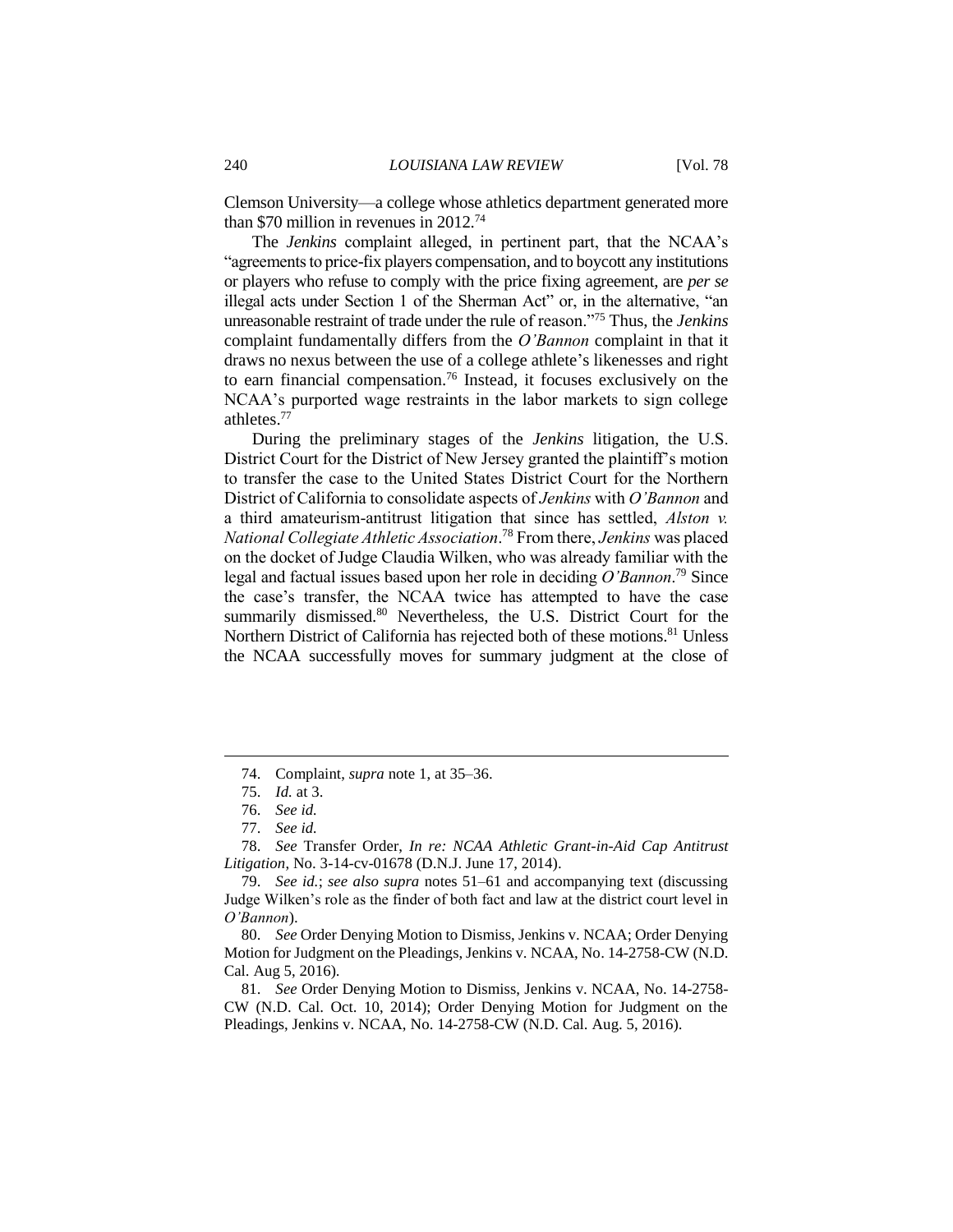discovery, which is soon forthcoming, a trial in *Jenkins* is anticipated for 2018.<sup>82</sup>

## *2. Why* Jenkins *May Prove a Game Changer for College Athletes' Rights*

Although the *Jenkins* case has some similarities to *O'Bannon*, there are a number of reasons to believe it may yield broader financial gains for elite college athletes. First, the Ninth Circuit's recent decision in *O'Bannon* obviates the need for the lawyers in *Jenkins* to address whether their claims meet the threshold requirements for antitrust scrutiny or whether these claims are subject to a Rule of Reason inquiry.<sup>83</sup> Instead, plaintiffs' lawyers can focus their efforts exclusively on arguing about the negative economic impact of the NCAA's no pay rules.<sup>84</sup> By limiting the scope of what the plaintiffs' lawyers must argue to those issues pertaining to economic impact, it is likely that the plaintiffs' lawyers will devote more resources to an economic analysis of amateurism, including, perhaps, providing a surveying expert to produce a counter-study to the one generated by Dr. Dennis.

Second, the plaintiffs' lawyers in *Jenkins* need not contend with complex issues regarding the value of individual athletes' publicity rights in the context of an antitrust analysis. This issue is irrelevant in *Jenkins* because the plaintiffs argue that the NCAA engages in a wage-fixing restraint in the market for signing college athletes rather than the market for using their likenesses.<sup>85</sup> Thus, whereas it is theoretically possible that a college athletes' publicity rights may have no economic value when used on television, such a finding would not have a direct impact on the court's order in *Jenkins*.

Finally, the plaintiffs' lawyers in *Jenkins* have the benefit of learning from the pitfalls encountered by the lawyers when litigating *O'Bannon*. Perhaps the biggest stumbling block for the plaintiffs in *O'Bannon* was addressing the issue of "consumer demand" in light of Dr. Dennis's expert

<sup>82.</sup> *See* Todd Cunningham, *NCAA Hire of Wilkinson Sets up Dream Matchup in Antitrust Case*, NAT'L LAW J. (June 14, 2017), http://www.nationallawjournal .com/id=1202789831539/NCAA-Hire-of-Wilkinson-Sets-Up-Dream-Matchup-in-Antitrust-Case (stating that if the NCAA fails to secure summary judgment at the close of discovery, a trial in *Jenkins* would be likely for late 2018) [https://perma.cc/X4UG-YHGS].

<sup>83.</sup> *See supra* notes 62–69 and accompanying text.

<sup>84.</sup> *See* O'Bannon v. NCAA, 802 F.3d 1049, 1053 (9th Cir. 2015).

<sup>85.</sup> *See supra* notes 75–77 and accompanying text.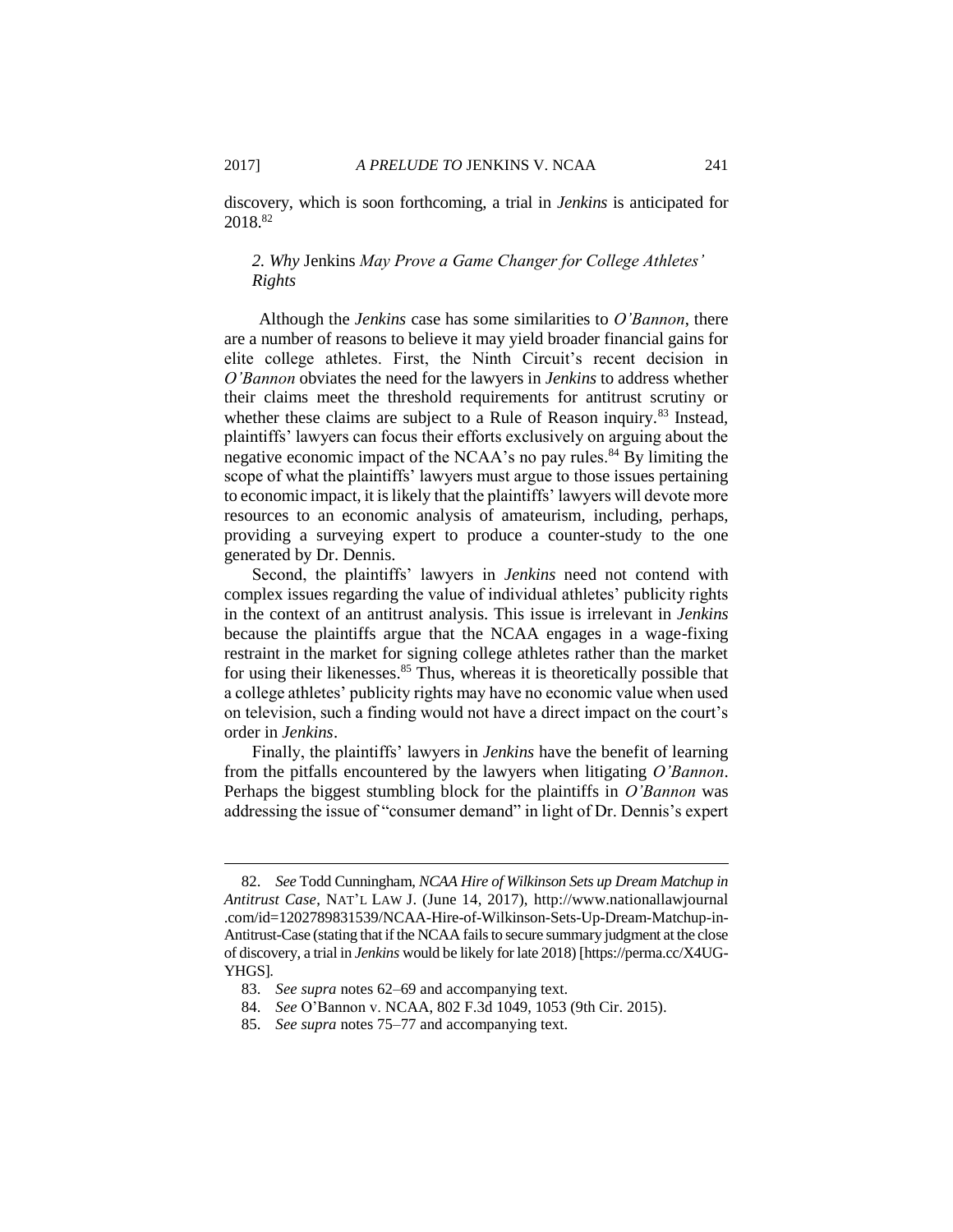study.<sup>86</sup> There are a number of ways in which the plaintiffs in *Jenkins* can attempt to tackle this issue, even though continuing to adopt the approach taken by the lawyers in *O'Bannon* likely will lead to a replication of the mixed result generated in that case.<sup>87</sup>

## III. WHAT IT WOULD TAKE FOR COLLEGE ATHLETES TRULY TO PREVAIL IN *JENKINS V.NCAA*

For the plaintiffs to prevail in *Jenkins*, their lawyers will need to adopt at least one of three alternative approaches to address the issues of consumer demand related to lifting the NCAA amateurism rules.<sup>88</sup>

One potential approach is to convince the court that, despite its holding in *O'Bannon*, fan interest in watching college sports is irrelevant to a proper labor-side antitrust analysis of consumer demand. Although it is rather incontrovertible that antitrust law is about preserving consumer welfare, one reasonably could argue that, in a labor-side antitrust lawsuit such as *Jenkins*, the true consumers entitled to protection by antitrust law are the colleges seeking to purchase athletic labor and not the fans watching college sporting events live or on television.<sup>89</sup> This argument, albeit not meaningfully considered in *O'Bannon*, has some support grounded in previous Supreme Court antitrust decisions.<sup>90</sup> For example, in *United States v. National Society of Professional Engineers*, the Court held that antitrust law's Rule of Reason serves exclusively to "form a judgment about the competitive significance of

<sup>86.</sup> *See* Marc Edelman, *Single Legal Mistake Cost Plaintiffs in* O'Bannon v. NCAA*: Lack of Consumer Demand*, FORBES (Sept. 30, 2015), https://www .forbes.com/sites/marcedelman/2015/09/30/single-legal-mistake-cost-plaintiffs-inobannon-v-ncaa-lack-of-consumer-demand-study/#2d38a6ea4283 [https://perma.cc /CN24-VUHR].

<sup>87.</sup> *See O'Bannon*, 802 F.3d at 1076 ("We cannot agree that a rule permitting schools to pay students pure cash compensation and a rule forbidding them from paying NIL compensation are both *equally* effective in promoting amateurism and preserving consumer demand.").

<sup>88.</sup> *See infra* notes 92–98 and accompanying text.

<sup>89.</sup> *Cf.* Brown v. Pro Football Inc., 50 F.3d 1041, 1061 (D.D.C. 1995) ("So, even proceeding from the premise that antitrust laws aim only at protecting consumers, monopsonies fall under antitrust purview because monopsonistic practices will eventually adversely affect consumer."); Gregory J. Werden, *Monopsony and the Sherman Act: Consumer Welfare in a New Light*, 74 ANTITRUST L. J. 707, 737 (2007) ("Promoting consumer welfare is a goal of the Sherman Act, but only a goal, and that making end-user welfare the touchstone under the Act could have extraordinarily undesirable consequences.").

<sup>90.</sup> *See infra* note 94 and accompanying text.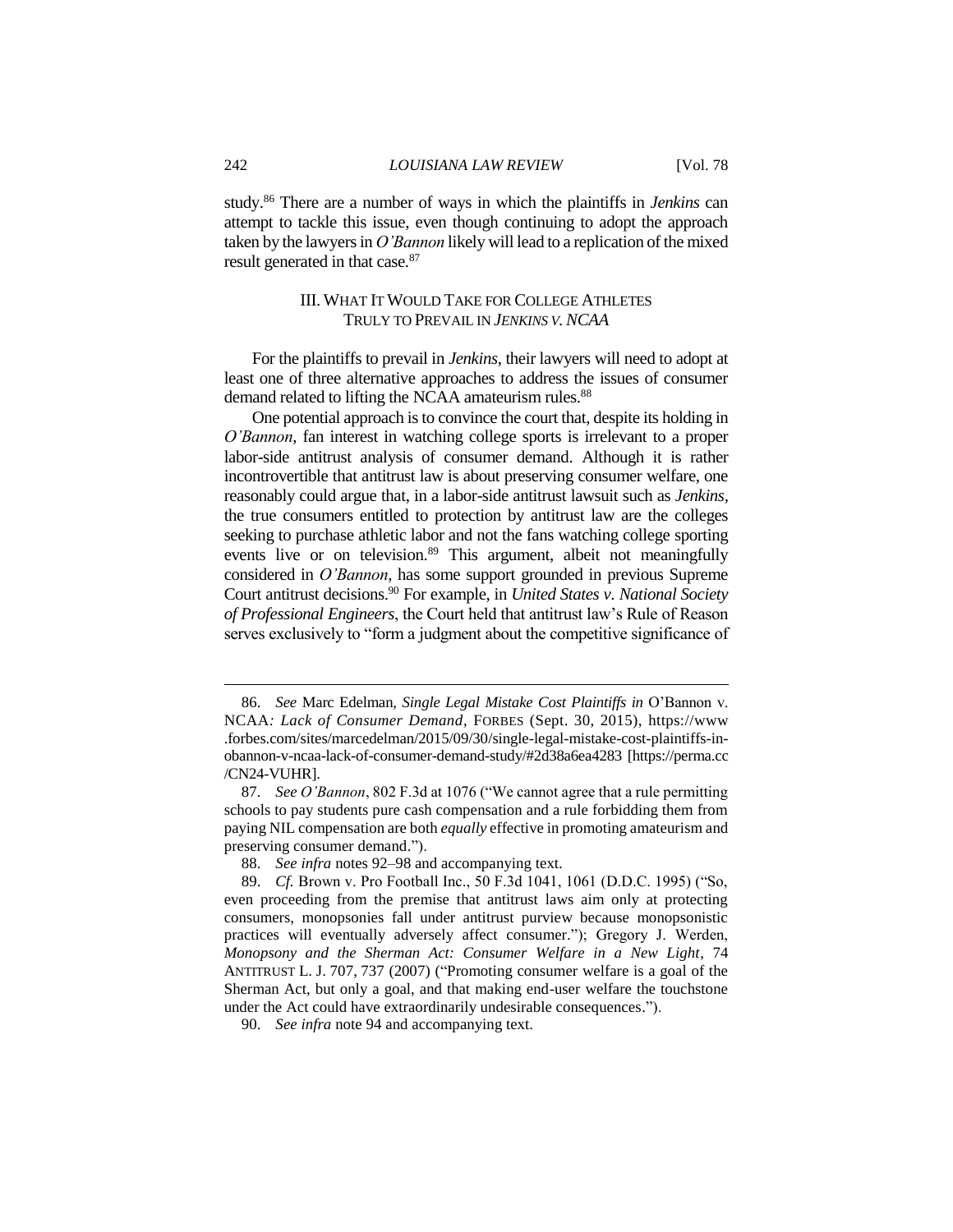[a given] restraint [and not] to decide whether a policy favoring competition is in the public interest."<sup>91</sup>

Alternatively, the *Jenkins* plaintiffs may attempt to tackle the consumer demand issue by producing a proper counter-study to show that paying college athletes actually would not decrease consumer demand to watch collegiate sporting events. The ideal consumer demand study would analyze actual consumer decisions to buy college sports tickets in situations in which it was believed widely that particular colleges were paying their athletes in violation of NCAA rules. Without even conducting such a study, empirical evidence demonstrates that when colleges have paid their athletes in violation of the NCAA rules, the NCAA's investigations into such payments have not reduced consumer demand to watch collegiate sports.<sup>92</sup>

Finally, the *Jenkins* plaintiffs also may seek to use behavioral psychology to better rebut the findings of Dr. Dennis's study that purports to link paying college athletes with lower consumer demand to watch college sports.<sup>93</sup> Upon a more careful analysis of Dr. Dennis's study through the lens of behavioral psychology, there are a number of inappropriate ways in which the survey administrators seemed to "prime" or "pre-suade" respondents into opposing college athlete pay.<sup>94</sup> For example, the first question that the surveyors asked respondents in Dr. Dennis's study is what they had heard about paying college athletes, which, in turn, led many respondents to think about the negative connotations the NCAA has long associated with college athlete pay.<sup>95</sup> This line of questioning "stacks the deck by focusing people, unduly, on their dissatisfaction."96

<sup>91.</sup> United States v. Nat'l Soc'y of Prof'l Eng'rs, 435 U.S. 679, 692 (1978).

<sup>92.</sup> For examples of scandals that NCAA member schools were paying their star football players, none of which negatively impacted college football attendance at these schools, see *Top 5 Pay to Play Scandals Rocking College Football*, THE WEEK (Jan. 6, 2011), http://theweek.com/articles/488252/5-payplay-scandals-rocking-college-football [https://perma.cc/GS37-2JWN].

<sup>93.</sup> *See infra* notes 97–100 and accompanying text.

<sup>94.</sup> ROBERT CIALDINI, PRE-SUASION: A REVOLUTIONARY WAY TO INFLUENCE AND PERSUADE 4 (2016)("[Pre-suasion is] the process of arranging for recipients to be receptive to a message before they encounter it.").

<sup>95.</sup> O'Bannon v. NCAA, 7 F. Supp. 3d 955, 975 (N.D. Cal. 2014).

<sup>96.</sup> CIALDINI, *supra* note 94, at 23–24. *See also O'Bannon*, 7 F. Supp. 3d at 975 (recognizing this issue by explaining that the survey respondents had been "primed" in a particular manner). Robert Cialdini, a renowned Professor Emeritus of Psychology and Marketing at Arizona State University, described this behavior of focusing on unhappiness to lead people to describe themselves as unhappy as "target chuting," and pointed out that this is a strategy frequently used by cults to convince individuals that they are sufficiently unhappy to consider membership. CIALDINI, *supra* note 94, at 23.